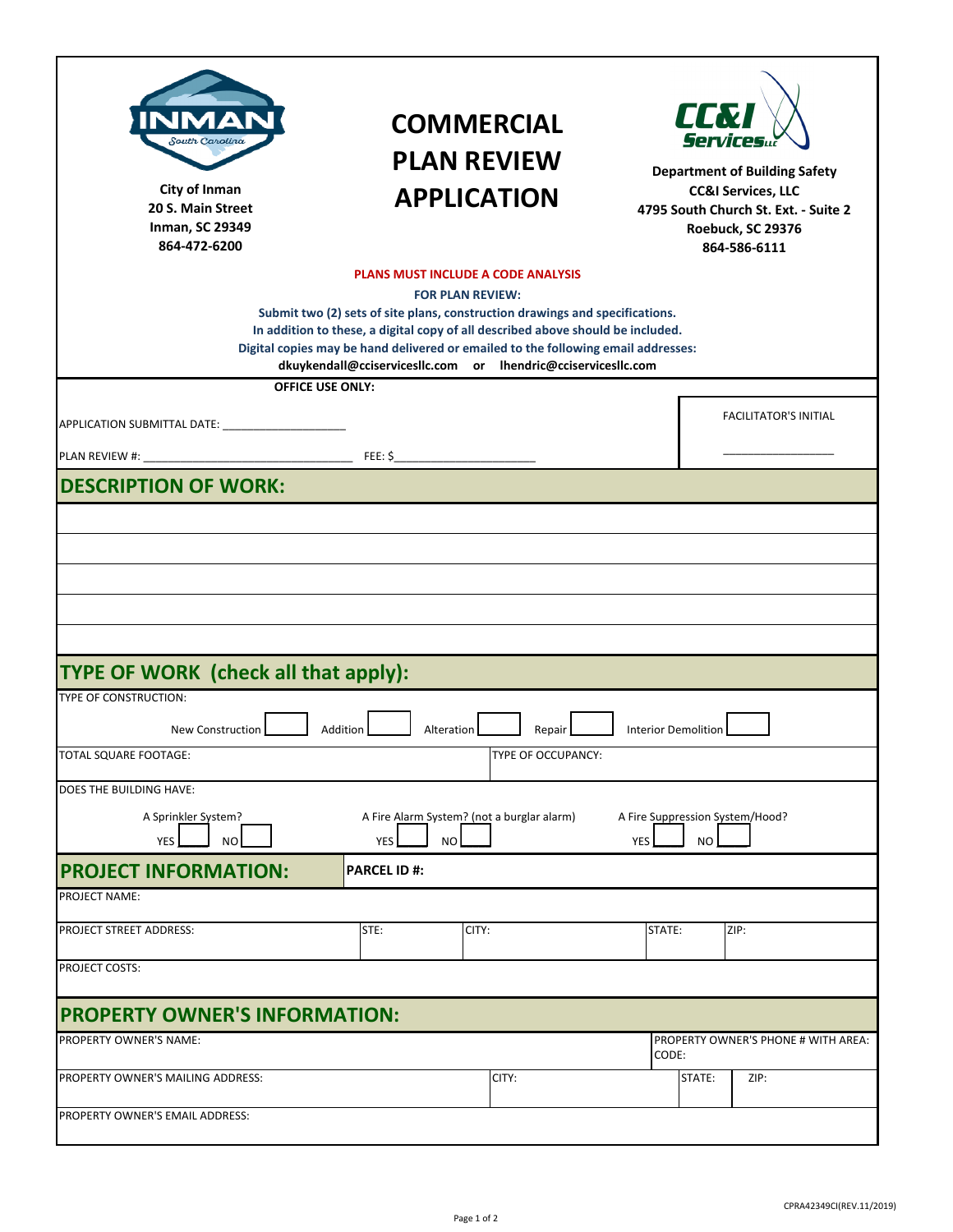| <b>CONTRACTOR CONTACT INFORMATION:</b>                                                                                                                                                                                                                                                                                                                                                                                                                                                                                                                                                                                                                                                                                     |                                                                                                                                                                                                                                                         |                  | <b>STATE LICENSE (LLR) #:</b> |                                                      |  |                               |  |  |
|----------------------------------------------------------------------------------------------------------------------------------------------------------------------------------------------------------------------------------------------------------------------------------------------------------------------------------------------------------------------------------------------------------------------------------------------------------------------------------------------------------------------------------------------------------------------------------------------------------------------------------------------------------------------------------------------------------------------------|---------------------------------------------------------------------------------------------------------------------------------------------------------------------------------------------------------------------------------------------------------|------------------|-------------------------------|------------------------------------------------------|--|-------------------------------|--|--|
| <b>BUSINESS NAME:</b>                                                                                                                                                                                                                                                                                                                                                                                                                                                                                                                                                                                                                                                                                                      |                                                                                                                                                                                                                                                         | $D/B/A$ :        |                               |                                                      |  |                               |  |  |
| <b>BUSINESS MAILING ADDRESS:</b>                                                                                                                                                                                                                                                                                                                                                                                                                                                                                                                                                                                                                                                                                           |                                                                                                                                                                                                                                                         | CITY:            | STATE:<br>ZIP:                |                                                      |  |                               |  |  |
| <b>BUSINESS CONTACT'S NAME:</b>                                                                                                                                                                                                                                                                                                                                                                                                                                                                                                                                                                                                                                                                                            |                                                                                                                                                                                                                                                         |                  |                               | <b>BUSINESS PHONE # WITH AREA</b><br>CODE:           |  |                               |  |  |
| BUSINESS CONTACT'S EMAIL ADDRESS:                                                                                                                                                                                                                                                                                                                                                                                                                                                                                                                                                                                                                                                                                          |                                                                                                                                                                                                                                                         |                  |                               | <b>BUSINESS CONTACT'S PHONE # WITH AREA</b><br>CODE: |  |                               |  |  |
| PROPERTY OWNER'S NAME:                                                                                                                                                                                                                                                                                                                                                                                                                                                                                                                                                                                                                                                                                                     |                                                                                                                                                                                                                                                         |                  |                               | PROPERTY OWNER'S PHONE # WITH AREA<br>CODE:          |  |                               |  |  |
| <b>DESIGNER OF RECORD:</b>                                                                                                                                                                                                                                                                                                                                                                                                                                                                                                                                                                                                                                                                                                 | <b>NAME OF DESIGNER:</b>                                                                                                                                                                                                                                |                  |                               |                                                      |  |                               |  |  |
| <b>DESIGNER'S EMAIL ADDRESS:</b>                                                                                                                                                                                                                                                                                                                                                                                                                                                                                                                                                                                                                                                                                           |                                                                                                                                                                                                                                                         |                  |                               | <b>DESIGNER'S PHONE # WITH AREA</b><br>CODE:         |  |                               |  |  |
| WHO SHOULD THE PLAN REVIEWER CONTACT WITH QUESTIONS:                                                                                                                                                                                                                                                                                                                                                                                                                                                                                                                                                                                                                                                                       |                                                                                                                                                                                                                                                         |                  |                               |                                                      |  |                               |  |  |
| <b>CONTACT'S EMAIL ADDRESS:</b>                                                                                                                                                                                                                                                                                                                                                                                                                                                                                                                                                                                                                                                                                            |                                                                                                                                                                                                                                                         |                  |                               | <b>CONTACT'S PHONE #: WITH AREA</b><br>CODE:         |  |                               |  |  |
| WHO SHOULD RECEIVE PLAN REVIEW COMMENTS:                                                                                                                                                                                                                                                                                                                                                                                                                                                                                                                                                                                                                                                                                   |                                                                                                                                                                                                                                                         |                  |                               |                                                      |  |                               |  |  |
| <b>CONTACT'S EMAIL ADDRESS:</b>                                                                                                                                                                                                                                                                                                                                                                                                                                                                                                                                                                                                                                                                                            |                                                                                                                                                                                                                                                         |                  |                               | <b>CONTACT'S PHONE # WITH AREA</b><br>CODE:          |  |                               |  |  |
| <b>PROJECT DESIGNERS OF RECORD:</b>                                                                                                                                                                                                                                                                                                                                                                                                                                                                                                                                                                                                                                                                                        |                                                                                                                                                                                                                                                         |                  |                               |                                                      |  |                               |  |  |
| <b>OWNER:</b>                                                                                                                                                                                                                                                                                                                                                                                                                                                                                                                                                                                                                                                                                                              | PLUMBING:                                                                                                                                                                                                                                               |                  |                               |                                                      |  |                               |  |  |
| ARCHITECTURAL:                                                                                                                                                                                                                                                                                                                                                                                                                                                                                                                                                                                                                                                                                                             | MECHANICAL:                                                                                                                                                                                                                                             |                  |                               |                                                      |  |                               |  |  |
| STRUCTURAL:                                                                                                                                                                                                                                                                                                                                                                                                                                                                                                                                                                                                                                                                                                                |                                                                                                                                                                                                                                                         | FIRE PROTECTION: |                               |                                                      |  |                               |  |  |
| <b>ELECTRICAL:</b>                                                                                                                                                                                                                                                                                                                                                                                                                                                                                                                                                                                                                                                                                                         |                                                                                                                                                                                                                                                         | SITE WORK:       |                               |                                                      |  |                               |  |  |
|                                                                                                                                                                                                                                                                                                                                                                                                                                                                                                                                                                                                                                                                                                                            | City of Inman<br><b>BUILDING CODES FEE SCHEDULE - EFFECTIVE December 5, 2019</b><br>For information on how to apply and calculate residential/commercial fees please<br>click on the link: www.cciservicesllc.com/inmanbuildingsafety Table 1 BVD Chart |                  |                               |                                                      |  |                               |  |  |
|                                                                                                                                                                                                                                                                                                                                                                                                                                                                                                                                                                                                                                                                                                                            | A 3% CONVENIENCE FEE WILL BE ADDED TO ALL CREDIT/DEBIT CARD PAYMENTS.<br>THERE WILL BE A \$30.00 SERVICE FEE ON ALL RETURNED CHECKS.                                                                                                                    |                  |                               |                                                      |  |                               |  |  |
| COMMERCIAL PLAN REVIEW FEE = 1/2 OF THE PERMIT FEE COST (Use attached BVD Chart)                                                                                                                                                                                                                                                                                                                                                                                                                                                                                                                                                                                                                                           |                                                                                                                                                                                                                                                         |                  |                               |                                                      |  |                               |  |  |
| <b>SIGNATURE:</b>                                                                                                                                                                                                                                                                                                                                                                                                                                                                                                                                                                                                                                                                                                          |                                                                                                                                                                                                                                                         |                  |                               |                                                      |  |                               |  |  |
| By signing this application, I hereby certify that I am the owner or an authorized agent of the owner or company performing work stated above. I further certify<br>that all information in this application is correct and that all work will comply with the South Carolina State Building Code and all other applicable state and local<br>laws. I understand that if any information provided is found to be incorrect or falsely stated that this permit will be null and void and that I may be responsible<br>for violation of other related laws and local ordinances. The Department Of Building Safety shall be notified of any changes in the approved plans or<br>specifications for the project as permitted. |                                                                                                                                                                                                                                                         |                  |                               |                                                      |  |                               |  |  |
| All work shall comply with Ordinances and International Codes. I certify the information given on this application is true and correct.                                                                                                                                                                                                                                                                                                                                                                                                                                                                                                                                                                                    |                                                                                                                                                                                                                                                         |                  |                               |                                                      |  |                               |  |  |
| APPLICANT'S NAME (printed):                                                                                                                                                                                                                                                                                                                                                                                                                                                                                                                                                                                                                                                                                                | COMPANY NAME:                                                                                                                                                                                                                                           |                  |                               | TITLE:                                               |  |                               |  |  |
| APPLICANT'S EMAIL ADDRESSS:                                                                                                                                                                                                                                                                                                                                                                                                                                                                                                                                                                                                                                                                                                |                                                                                                                                                                                                                                                         |                  |                               | CODE:                                                |  | APPLICANT'S PHONE # WITH AREA |  |  |
| APPLICANT'S SIGNATURE:                                                                                                                                                                                                                                                                                                                                                                                                                                                                                                                                                                                                                                                                                                     |                                                                                                                                                                                                                                                         |                  |                               |                                                      |  |                               |  |  |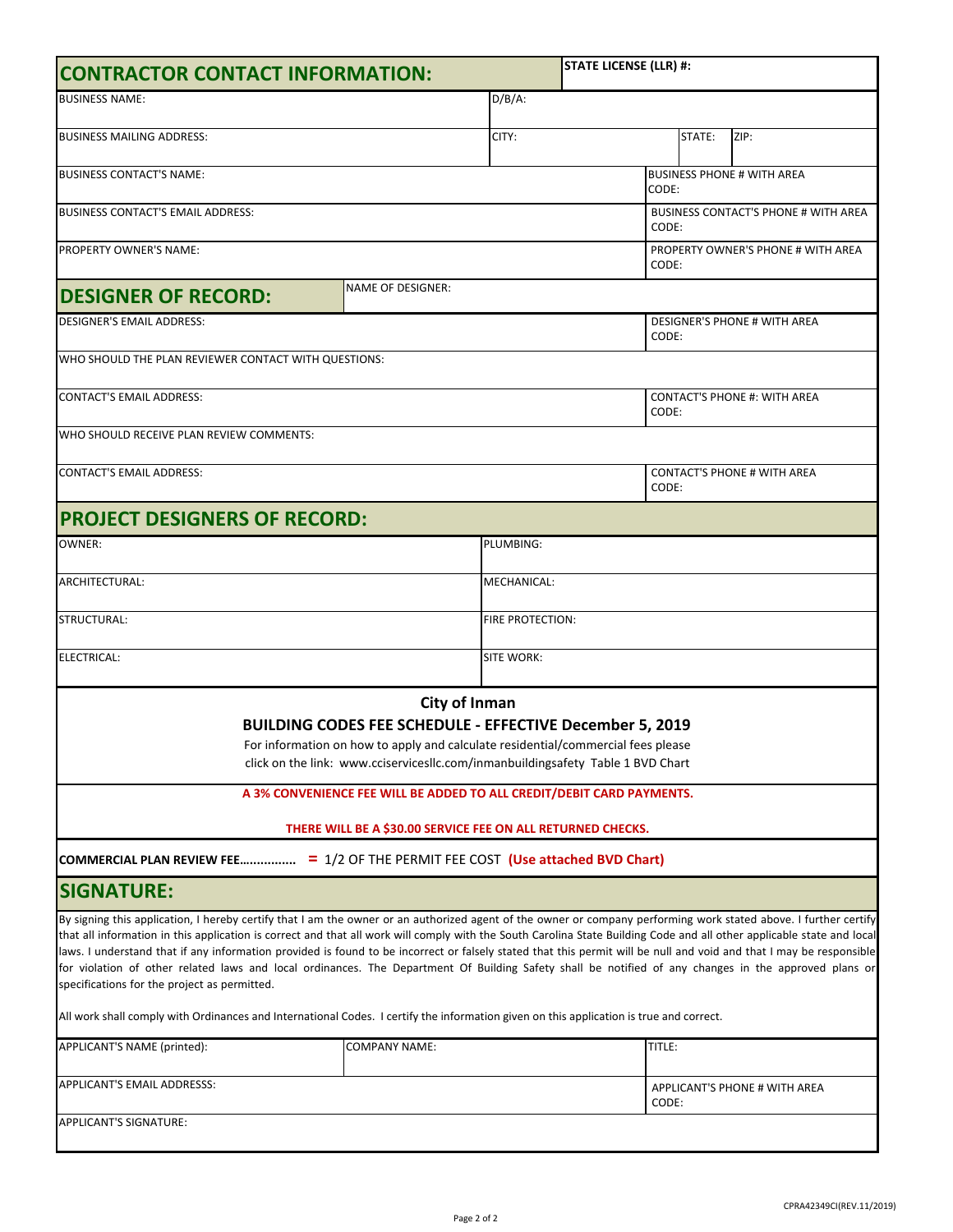



Applicants will be required to complete the Certification Cost Form (*included with the permit application)*. Permit fees will be calculated based on the Certified Construction Cost subject to minimum.

## **IMPORTANT POINTS:**

The BVD (Building Valuation Data) Chart is not intended to apply to alterations or interior up fits to existing buildings.

The square foot construction cost does not include the price of the property on which the building is built.

The data represents a national average and must be modified using the *South Carolina Regional Cost Modifier* 0.85.

The Plan Review Fee is based on ½ of all permit fee cost(s).

## **Example:**

- New Retail Store (*Mercantile)*
- Type of Construction VB unprotected
- Occupancy Group Mercantile
- Square Footage of 22,655

Using the BVD Chart, find Group M (*Mercantile*) in the left‐hand column and follow across to the Type of Construction VB to find the minimum cost per sq. ft. (square foot) for a Mercantile Occupancy and Construction type.

VB = \$93.50 per sq. ft.

\$93.50 per sq. ft. X 0.85 (*SC Modifier*) = \$79.48 X 22655 = \$1,800,619.80 (calculated valuation)

Using the calculated valuation of  $$1,800,619.80$ , round to the nearest  $1000^{th} = $1,801,000.00$ 

- 1. Deduct each Sub Contractor's Cost(s) from the Calculated Valuation.
- 2. The remaining Calculated Valuation will be the General Contractor's cost(s).
- 3. Using the Building Codes Fee Schedule Table 2, calculate all fees (building, plumbing, electrical & mechanical, etc.)
- 4. The Plan Review Fee will be ½ of all permit fee.